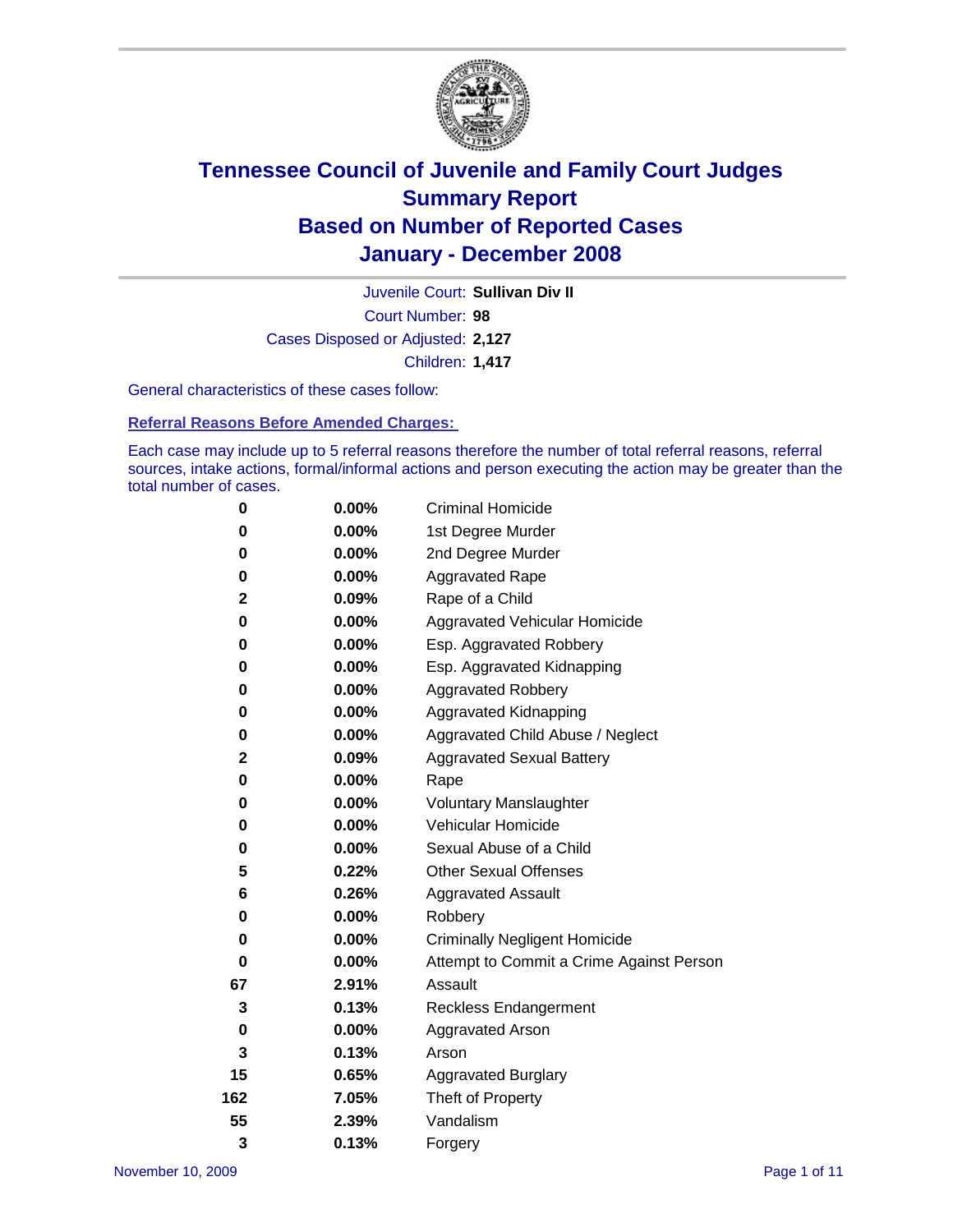

Court Number: **98** Juvenile Court: **Sullivan Div II** Cases Disposed or Adjusted: **2,127** Children: **1,417**

#### **Referral Reasons Before Amended Charges:**

Each case may include up to 5 referral reasons therefore the number of total referral reasons, referral sources, intake actions, formal/informal actions and person executing the action may be greater than the total number of cases.

| 0              | 0.00%    | <b>Worthless Checks</b>                                     |
|----------------|----------|-------------------------------------------------------------|
| 3              | 0.13%    | Illegal Possession / Fraudulent Use of Credit / Debit Cards |
| 18             | 0.78%    | <b>Burglary</b>                                             |
| 3              | 0.13%    | Unauthorized Use of a Vehicle                               |
| 0              | $0.00\%$ | <b>Cruelty to Animals</b>                                   |
| 1              | 0.04%    | Sale of Controlled Substances                               |
| 17             | 0.74%    | <b>Other Drug Offenses</b>                                  |
| 47             | 2.04%    | <b>Possession of Controlled Substances</b>                  |
| 1              | 0.04%    | <b>Criminal Attempt</b>                                     |
| $\mathbf 2$    | 0.09%    | Carrying Weapons on School Property                         |
| 5              | 0.22%    | Unlawful Carrying / Possession of a Weapon                  |
| 9              | 0.39%    | <b>Evading Arrest</b>                                       |
| 0              | 0.00%    | Escape                                                      |
| 4              | 0.17%    | Driving Under Influence (DUI)                               |
| 39             | 1.70%    | Possession / Consumption of Alcohol                         |
| $\overline{7}$ | 0.30%    | Resisting Stop, Frisk, Halt, Arrest or Search               |
| 0              | 0.00%    | <b>Aggravated Criminal Trespass</b>                         |
| 0              | 0.00%    | Harassment                                                  |
| 1              | 0.04%    | Failure to Appear                                           |
| 4              | 0.17%    | Filing a False Police Report                                |
| 1              | 0.04%    | Criminal Impersonation                                      |
| 16             | 0.70%    | <b>Disorderly Conduct</b>                                   |
| 15             | 0.65%    | <b>Criminal Trespass</b>                                    |
| 9              | 0.39%    | <b>Public Intoxication</b>                                  |
| 0              | 0.00%    | Gambling                                                    |
| 140            | 6.09%    | Traffic                                                     |
| 0              | 0.00%    | Local Ordinances                                            |
| 1              | 0.04%    | Violation of Wildlife Regulations                           |
| 10             | 0.43%    | <b>Contempt of Court</b>                                    |
| 16             | 0.70%    | Violation of Probation                                      |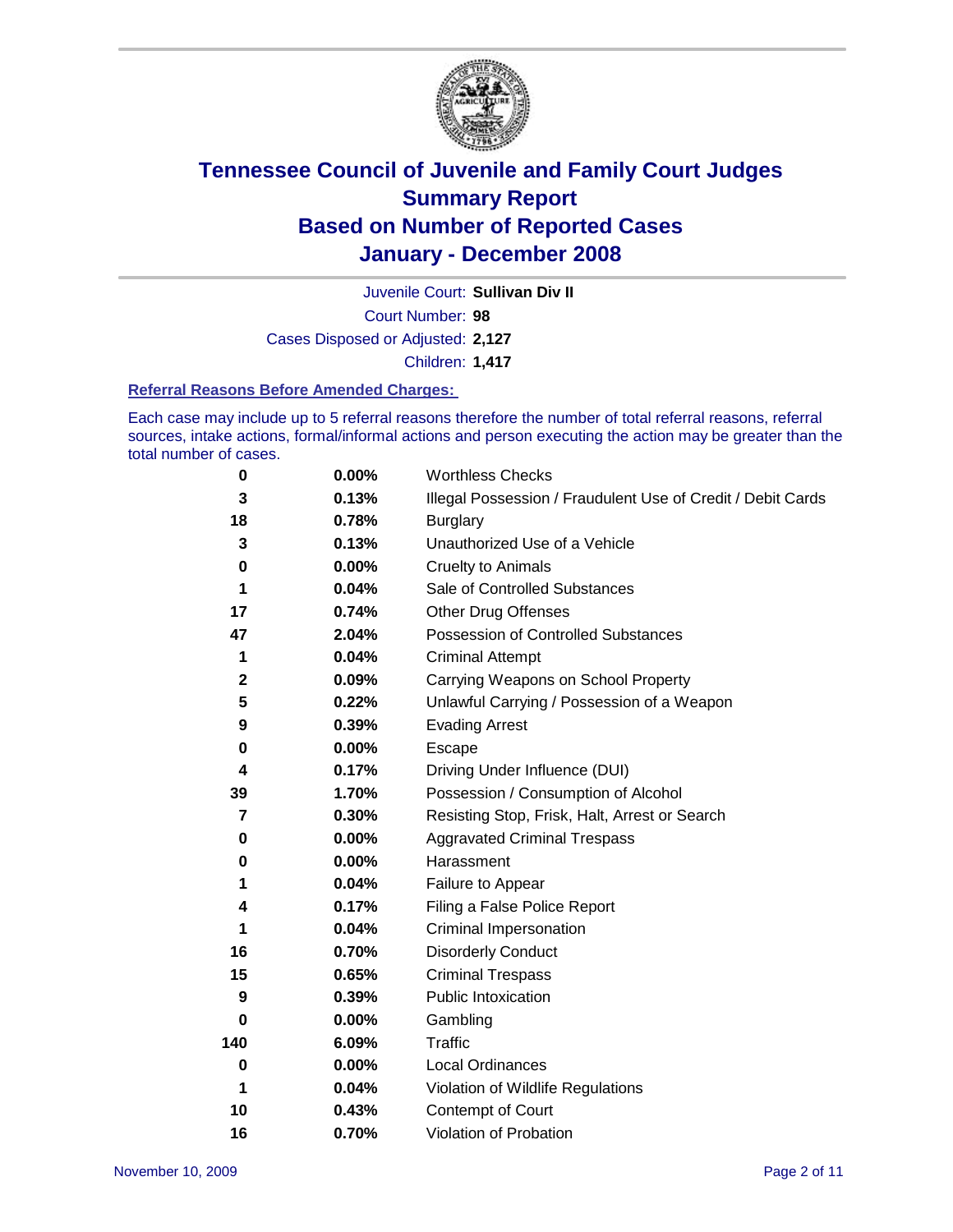

Court Number: **98** Juvenile Court: **Sullivan Div II** Cases Disposed or Adjusted: **2,127** Children: **1,417**

#### **Referral Reasons Before Amended Charges:**

Each case may include up to 5 referral reasons therefore the number of total referral reasons, referral sources, intake actions, formal/informal actions and person executing the action may be greater than the total number of cases.

| 10    | 0.43%   | Violation of Aftercare                 |
|-------|---------|----------------------------------------|
| 19    | 0.83%   | <b>Unruly Behavior</b>                 |
| 58    | 2.52%   | Truancy                                |
| 1     | 0.04%   | In-State Runaway                       |
| 0     | 0.00%   | Out-of-State Runaway                   |
| 167   | 7.26%   | Possession of Tobacco Products         |
| 85    | 3.70%   | Violation of a Valid Court Order       |
| 0     | 0.00%   | <b>Violation of Curfew</b>             |
| 1     | 0.04%   | Sexually Abused Child                  |
| 0     | 0.00%   | <b>Physically Abused Child</b>         |
| 143   | 6.22%   | Dependency / Neglect                   |
| 32    | 1.39%   | <b>Termination of Parental Rights</b>  |
| 32    | 1.39%   | <b>Violation of Pretrial Diversion</b> |
| 8     | 0.35%   | Violation of Informal Adjustment       |
| 254   | 11.05%  | <b>Judicial Review</b>                 |
| 6     | 0.26%   | <b>Administrative Review</b>           |
| 76    | 3.31%   | <b>Foster Care Review</b>              |
| 96    | 4.18%   | Custody                                |
| 56    | 2.44%   | Visitation                             |
| 31    | 1.35%   | Paternity / Legitimation               |
| 505   | 21.97%  | <b>Child Support</b>                   |
| 0     | 0.00%   | <b>Request for Medical Treatment</b>   |
| 1     | 0.04%   | <b>Consent to Marry</b>                |
| 26    | 1.13%   | Other                                  |
| 2,299 | 100.00% | <b>Total Referrals</b>                 |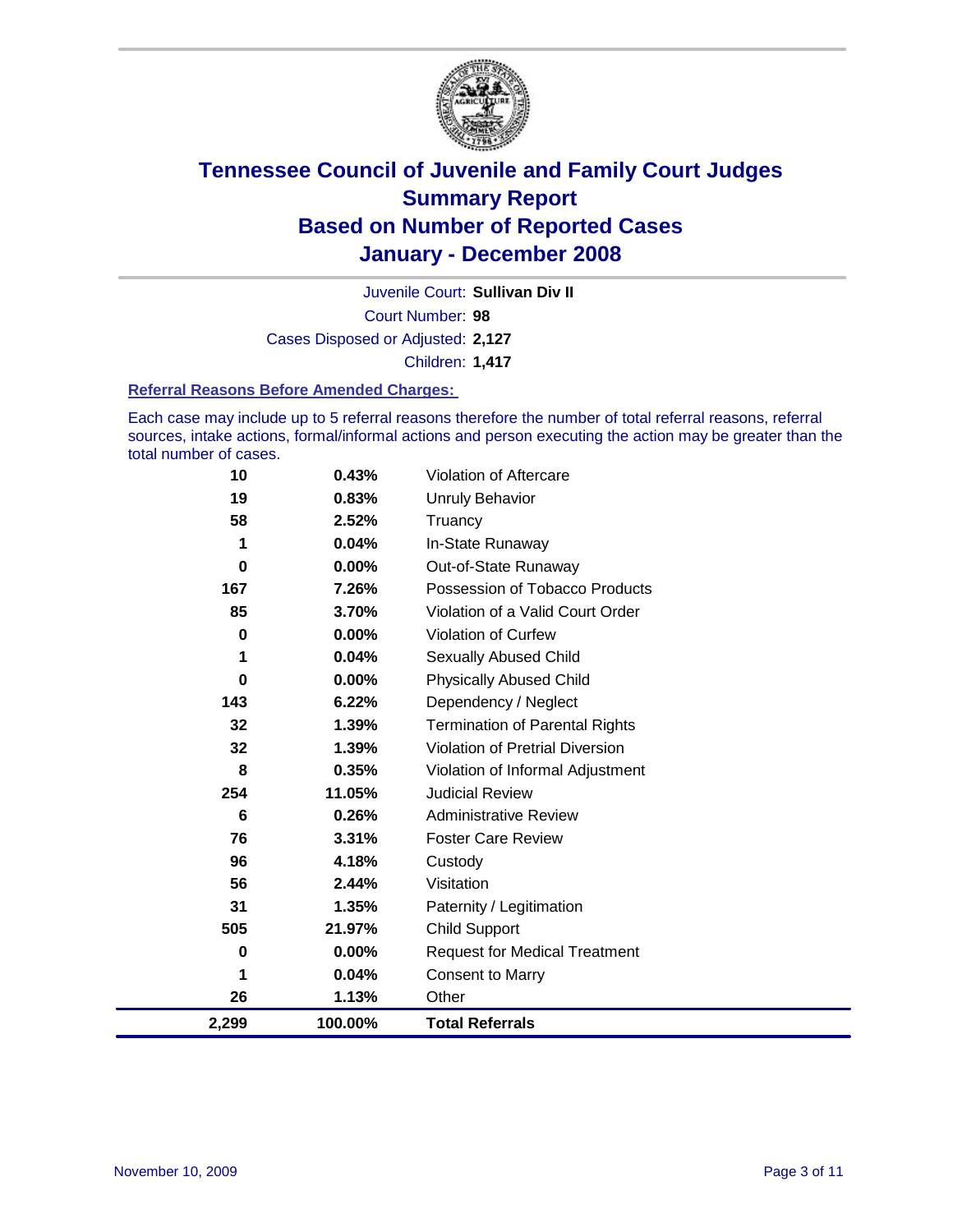

Court Number: **98** Juvenile Court: **Sullivan Div II** Cases Disposed or Adjusted: **2,127** Children: **1,417**

### **Referral Sources: 1**

| 2,299        | 100.00%  | <b>Total Referral Sources</b>     |
|--------------|----------|-----------------------------------|
| 154          | 6.70%    | Other                             |
| 0            | $0.00\%$ | Unknown                           |
| 0            | 0.00%    | Hospital                          |
| 3            | 0.13%    | Child & Parent                    |
| 119          | 5.18%    | Victim                            |
| 28           | 1.22%    | <b>Other Court</b>                |
| 1            | 0.04%    | Social Agency                     |
| 108          | 4.70%    | <b>Court Staff</b>                |
| 3            | 0.13%    | <b>District Attorney's Office</b> |
| 0            | 0.00%    | <b>Other State Department</b>     |
| 443          | 19.27%   | <b>DCS</b>                        |
| 3            | 0.13%    | <b>CSA</b>                        |
| 219          | 9.53%    | School                            |
| $\mathbf{2}$ | 0.09%    | Self                              |
| 129          | 5.61%    | Relatives                         |
| 547          | 23.79%   | Parents                           |
| 540          | 23.49%   | Law Enforcement                   |
|              |          |                                   |

### **Age of Child at Referral: 2**

| 1.417 | 100.00%  | <b>Total Child Count</b> |
|-------|----------|--------------------------|
| 0     | $0.00\%$ | <b>Unknown</b>           |
| 12    | 0.85%    | Ages 19 and Over         |
| 270   | 19.05%   | Ages 17 through 18       |
| 358   | 25.26%   | Ages 15 through 16       |
| 180   | 12.70%   | Ages 13 through 14       |
| 78    | 5.50%    | Ages 11 through 12       |
| 519   | 36.63%   | Ages 10 and Under        |
|       |          |                          |

<sup>1</sup> If different than number of Referral Reasons (2299), verify accuracy of your court's data.

<sup>2</sup> One child could be counted in multiple categories, verify accuracy of your court's data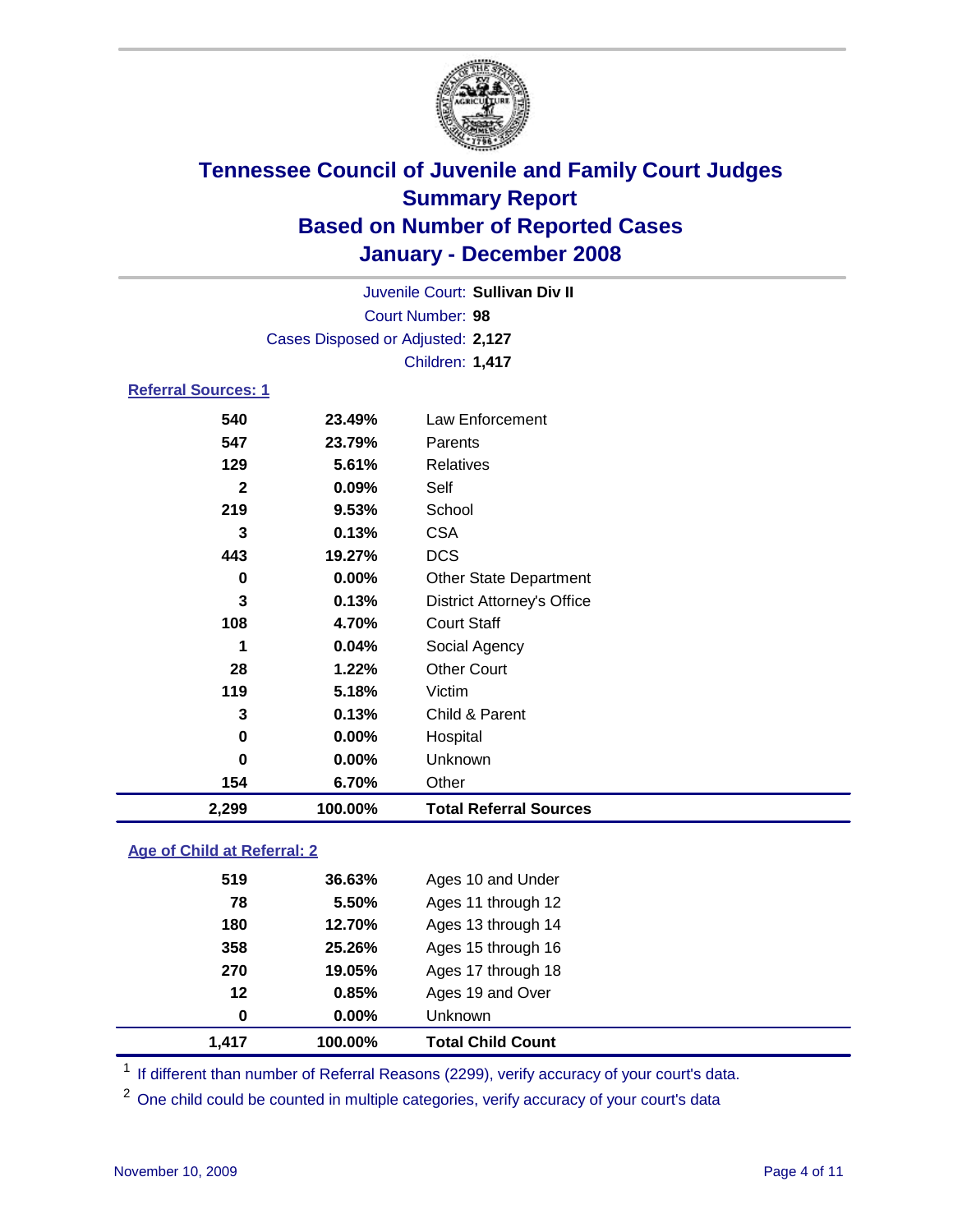

| Juvenile Court: Sullivan Div II         |                                   |                          |  |  |
|-----------------------------------------|-----------------------------------|--------------------------|--|--|
|                                         | Court Number: 98                  |                          |  |  |
|                                         | Cases Disposed or Adjusted: 2,127 |                          |  |  |
|                                         |                                   | Children: 1,417          |  |  |
| Sex of Child: 1                         |                                   |                          |  |  |
| 823                                     | 58.08%                            | Male                     |  |  |
| 594                                     | 41.92%                            | Female                   |  |  |
| $\bf{0}$                                | 0.00%                             | Unknown                  |  |  |
| 1,417                                   | 100.00%                           | <b>Total Child Count</b> |  |  |
| Race of Child: 1                        |                                   |                          |  |  |
| 1,120                                   | 79.04%                            | White                    |  |  |
| 74                                      | 5.22%                             | African American         |  |  |
| $\overline{\mathbf{2}}$                 | 0.14%                             | Native American          |  |  |
| $\mathbf 2$                             | 0.14%                             | Asian                    |  |  |
| 8                                       | 0.56%                             | Mixed                    |  |  |
| 211                                     | 14.89%                            | Unknown                  |  |  |
| 1,417                                   | 100.00%                           | <b>Total Child Count</b> |  |  |
| <b>Hispanic Origin: 1</b>               |                                   |                          |  |  |
| 21                                      | 1.48%                             | Yes                      |  |  |
| 1,396                                   | 98.52%                            | <b>No</b>                |  |  |
| $\mathbf 0$                             | 0.00%                             | Unknown                  |  |  |
| 1,417                                   | 100.00%                           | <b>Total Child Count</b> |  |  |
| <b>School Enrollment of Children: 1</b> |                                   |                          |  |  |
| 1,356                                   | 95.70%                            | Yes                      |  |  |
| 56                                      | 3.95%                             | <b>No</b>                |  |  |
| 5                                       | 0.35%                             | Unknown                  |  |  |
| 1,417                                   | 100.00%                           | <b>Total Child Count</b> |  |  |

<sup>1</sup> One child could be counted in multiple categories, verify accuracy of your court's data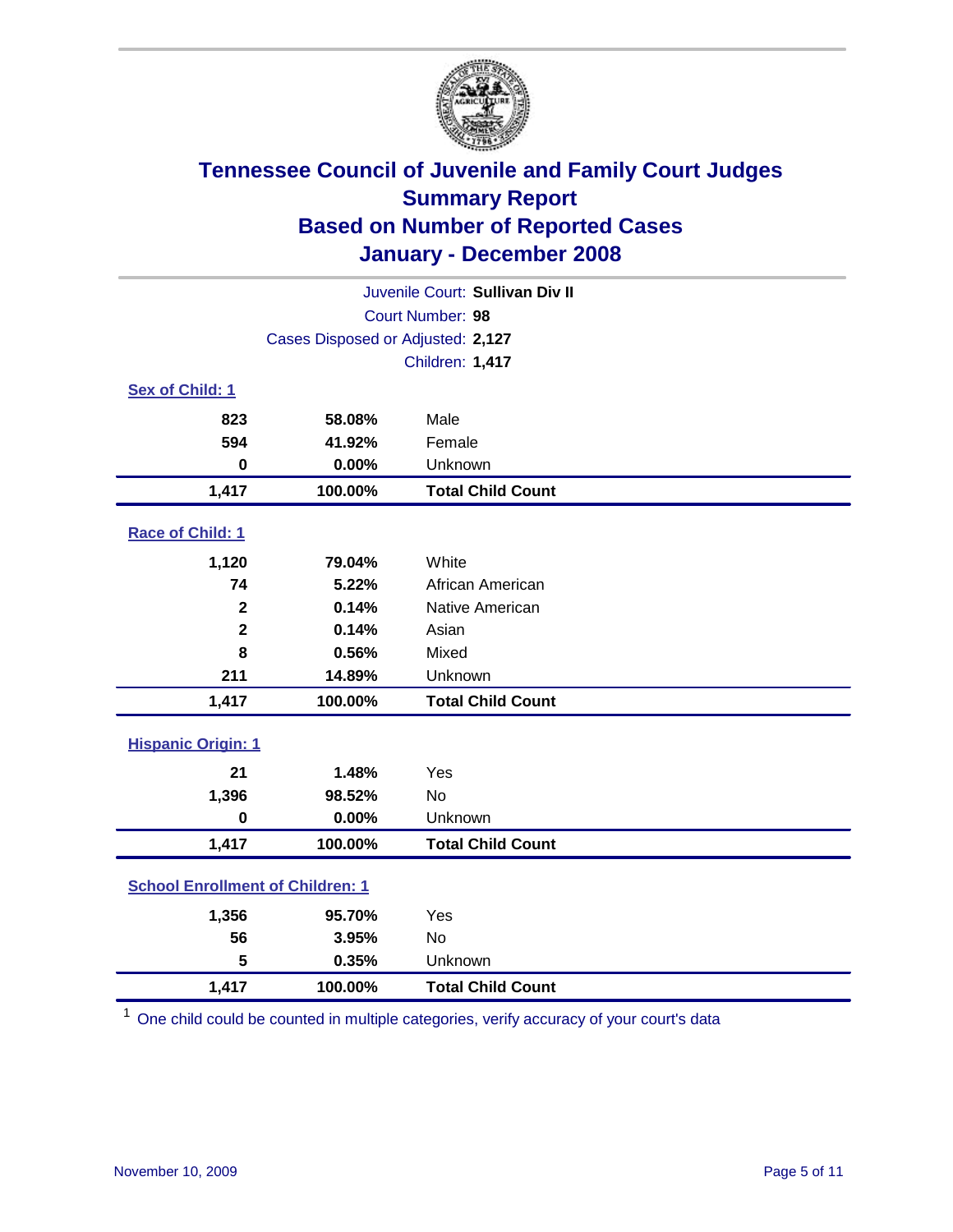

Court Number: **98** Juvenile Court: **Sullivan Div II** Cases Disposed or Adjusted: **2,127** Children: **1,417**

### **Living Arrangement of Child at Time of Referral: 1**

| 1,417 | 100.00%  | <b>Total Child Count</b>     |
|-------|----------|------------------------------|
| 9     | 0.64%    | Other                        |
| 0     | $0.00\%$ | Unknown                      |
| 16    | 1.13%    | Independent                  |
| 1     | $0.07\%$ | In an Institution            |
| 9     | $0.64\%$ | In a Residential Center      |
| 6     | 0.42%    | In a Group Home              |
| 110   | 7.76%    | With Foster Family           |
| 22    | 1.55%    | With Adoptive Parents        |
| 157   | 11.08%   | <b>With Relatives</b>        |
| 70    | 4.94%    | With Father                  |
| 724   | 51.09%   | With Mother                  |
| 97    | 6.85%    | With Mother and Stepfather   |
| 19    | 1.34%    | With Father and Stepmother   |
| 177   | 12.49%   | With Both Biological Parents |

#### **Type of Detention: 2**

| 2,127 | 100.00%  | <b>Total Detention Count</b> |
|-------|----------|------------------------------|
| 4     | 0.19%    | Other                        |
| 1,457 | 68.50%   | Does Not Apply               |
| 0     | $0.00\%$ | Unknown                      |
| 0     | 0.00%    | <b>Psychiatric Hospital</b>  |
| 0     | $0.00\%$ | Jail - No Separation         |
| 0     | $0.00\%$ | Jail - Partial Separation    |
| 0     | $0.00\%$ | Jail - Complete Separation   |
| 113   | 5.31%    | Juvenile Detention Facility  |
| 553   | 26.00%   | Non-Secure Placement         |
|       |          |                              |

<sup>1</sup> One child could be counted in multiple categories, verify accuracy of your court's data

<sup>2</sup> If different than number of Cases (2127) verify accuracy of your court's data.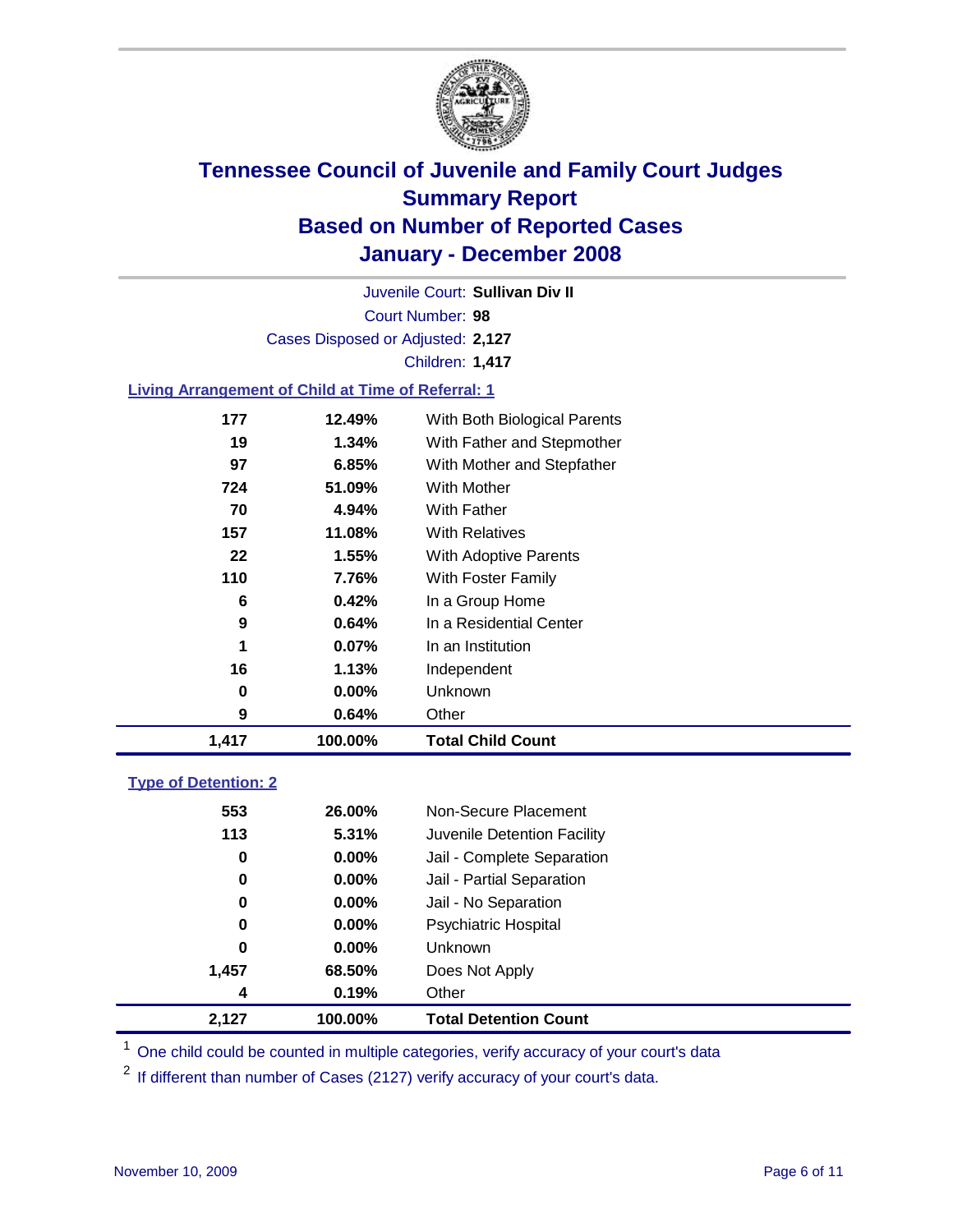

| Juvenile Court: Sullivan Div II                    |                                   |                                              |  |  |  |
|----------------------------------------------------|-----------------------------------|----------------------------------------------|--|--|--|
|                                                    | Court Number: 98                  |                                              |  |  |  |
|                                                    | Cases Disposed or Adjusted: 2,127 |                                              |  |  |  |
|                                                    |                                   | Children: 1,417                              |  |  |  |
| <b>Placement After Secure Detention Hearing: 1</b> |                                   |                                              |  |  |  |
| 1                                                  | 0.05%                             | Returned to Prior Living Arrangement         |  |  |  |
| 3                                                  | 0.14%                             | Juvenile Detention Facility                  |  |  |  |
| $\bf{0}$                                           | 0.00%                             | Jail                                         |  |  |  |
| 0                                                  | 0.00%                             | Shelter / Group Home                         |  |  |  |
| 0                                                  | 0.00%                             | <b>Foster Family Home</b>                    |  |  |  |
| $\bf{0}$                                           | 0.00%                             | <b>Psychiatric Hospital</b>                  |  |  |  |
| 0                                                  | 0.00%                             | Unknown                                      |  |  |  |
| 2,120                                              | 99.67%                            | Does Not Apply                               |  |  |  |
| 3                                                  | 0.14%                             | Other                                        |  |  |  |
|                                                    |                                   |                                              |  |  |  |
| 2,127                                              | 100.00%                           | <b>Total Placement Count</b>                 |  |  |  |
|                                                    |                                   |                                              |  |  |  |
| <b>Intake Actions: 2</b>                           |                                   |                                              |  |  |  |
| 1,528<br>341                                       | 66.46%                            | <b>Petition Filed</b><br><b>Motion Filed</b> |  |  |  |
| 271                                                | 14.83%<br>11.79%                  | <b>Citation Processed</b>                    |  |  |  |
| $\bf{0}$                                           | 0.00%                             | Notification of Paternity Processed          |  |  |  |
| 118                                                | 5.13%                             | Scheduling of Judicial Review                |  |  |  |
|                                                    | 0.04%                             | Scheduling of Administrative Review          |  |  |  |
| 0                                                  | 0.00%                             | Scheduling of Foster Care Review             |  |  |  |
| $\bf{0}$                                           | 0.00%                             | Unknown                                      |  |  |  |
| $\bf{0}$                                           | 0.00%                             | Does Not Apply                               |  |  |  |
| 40                                                 | 1.74%                             | Other                                        |  |  |  |

<sup>1</sup> If different than number of Cases (2127) verify accuracy of your court's data.

<sup>2</sup> If different than number of Referral Reasons (2299), verify accuracy of your court's data.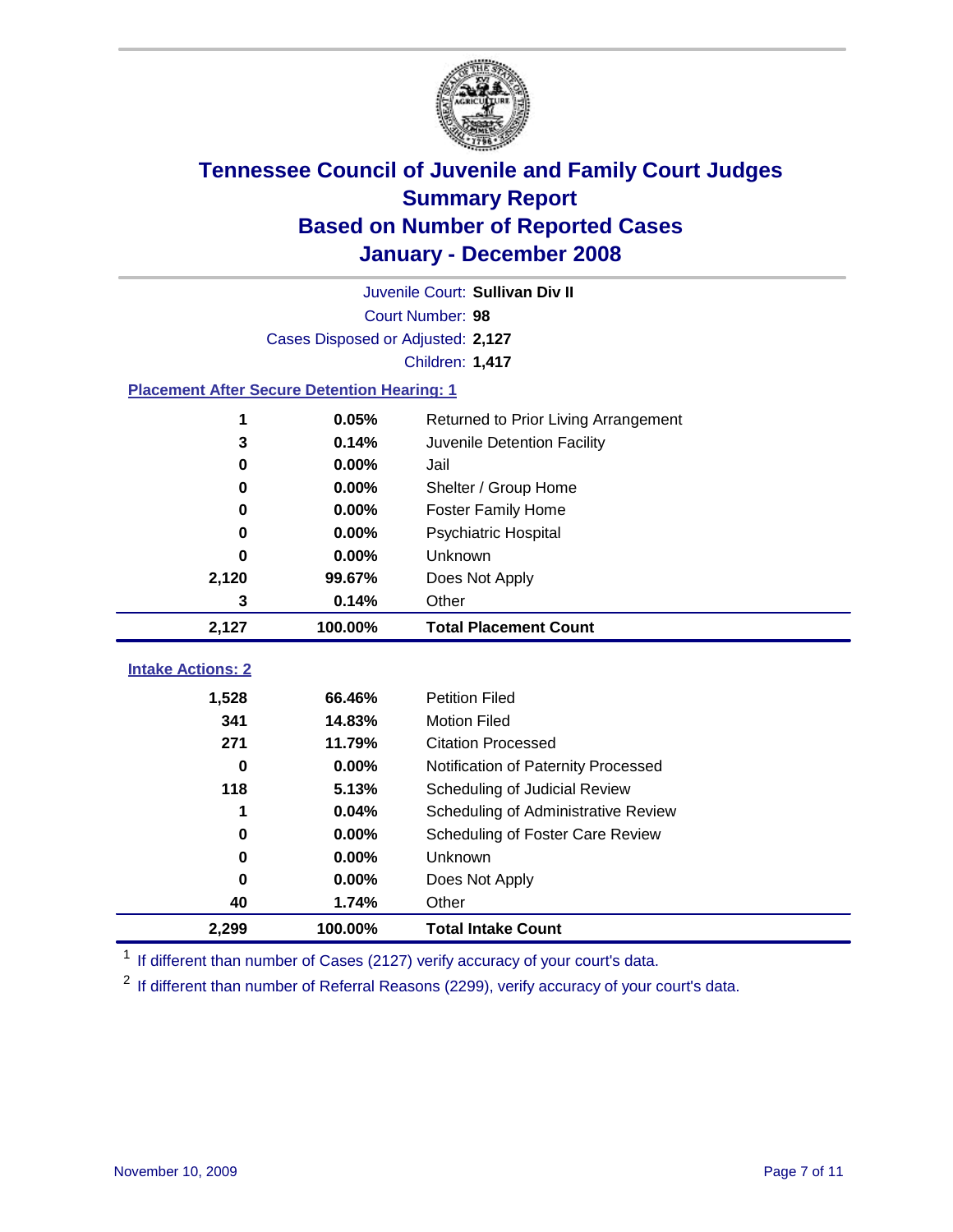

Court Number: **98** Juvenile Court: **Sullivan Div II** Cases Disposed or Adjusted: **2,127** Children: **1,417**

#### **Last Grade Completed by Child: 1**

| 1,417       | 100.00% | <b>Total Child Count</b>     |  |
|-------------|---------|------------------------------|--|
| 1           | 0.07%   | Other                        |  |
| 114         | 8.05%   | Unknown                      |  |
| $\bf{0}$    | 0.00%   | <b>Never Attended School</b> |  |
| 0           | 0.00%   | Graduated                    |  |
| 11          | 0.78%   | <b>GED</b>                   |  |
| $\mathbf 0$ | 0.00%   | Non-Graded Special Ed        |  |
| 22          | 1.55%   | 12th Grade                   |  |
| 151         | 10.66%  | 11th Grade                   |  |
| 177         | 12.49%  | 10th Grade                   |  |
| 174         | 12.28%  | 9th Grade                    |  |
| 138         | 9.74%   | 8th Grade                    |  |
| 69          | 4.87%   | 7th Grade                    |  |
| 42          | 2.96%   | 6th Grade                    |  |
| 40          | 2.82%   | 5th Grade                    |  |
| 32          | 2.26%   | 4th Grade                    |  |
| 18          | 1.27%   | 3rd Grade                    |  |
| 17          | 1.20%   | 2nd Grade                    |  |
| 26          | 1.83%   | 1st Grade                    |  |
| 27          | 1.91%   | Kindergarten                 |  |
| 1           | 0.07%   | Preschool                    |  |
| 357         | 25.19%  | Too Young for School         |  |

### **Enrolled in Special Education: 1**

| 1,417 | 100.00%  | <b>Total Child Count</b> |  |
|-------|----------|--------------------------|--|
| 0     | $0.00\%$ | Unknown                  |  |
| 1,300 | 91.74%   | No                       |  |
| 117   | 8.26%    | Yes                      |  |
|       |          |                          |  |

<sup>1</sup> One child could be counted in multiple categories, verify accuracy of your court's data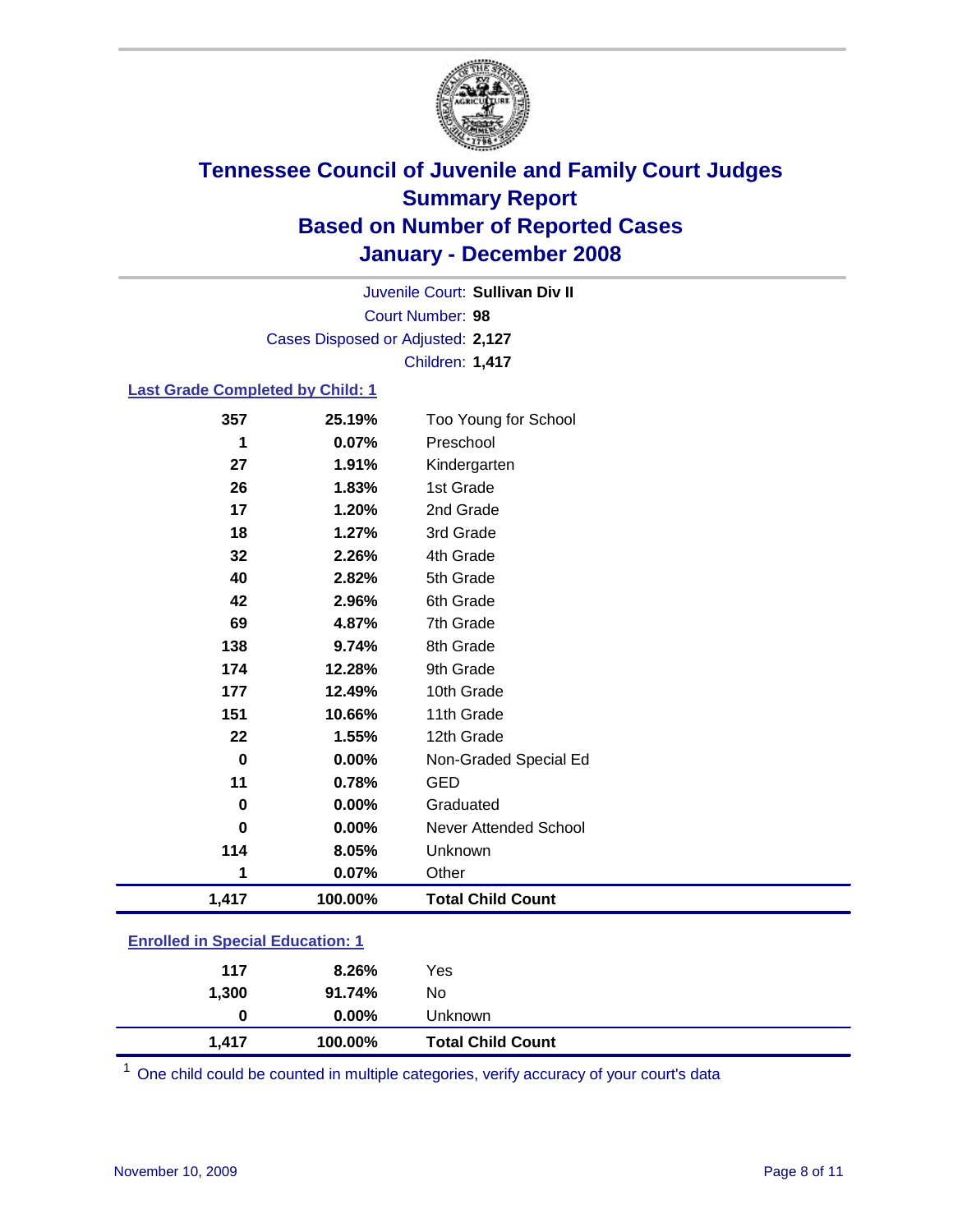

| Juvenile Court: Sullivan Div II |                                   |                           |  |  |
|---------------------------------|-----------------------------------|---------------------------|--|--|
|                                 | Court Number: 98                  |                           |  |  |
|                                 | Cases Disposed or Adjusted: 2,127 |                           |  |  |
|                                 | <b>Children: 1,417</b>            |                           |  |  |
| <b>Action Executed By: 1</b>    |                                   |                           |  |  |
| 1,426                           | 62.03%                            | Judge                     |  |  |
| 667                             | 29.01%                            | Referee                   |  |  |
| 206                             | 8.96%                             | <b>YSO</b>                |  |  |
| 0                               | $0.00\%$                          | Other                     |  |  |
| 0                               | $0.00\%$                          | Unknown                   |  |  |
| 2,299                           | 100.00%                           | <b>Total Action Count</b> |  |  |

### **Formal / Informal Actions: 1**

| 141   | 6.13%    | <b>Dismissed</b>                                 |
|-------|----------|--------------------------------------------------|
| 0     | $0.00\%$ | Retired / Nolle Prosequi                         |
| 389   | 16.92%   | <b>Complaint Substantiated Delinquent</b>        |
| 89    | 3.87%    | <b>Complaint Substantiated Status Offender</b>   |
| 106   | 4.61%    | <b>Complaint Substantiated Dependent/Neglect</b> |
| 1     | 0.04%    | <b>Complaint Substantiated Abused</b>            |
| 0     | 0.00%    | <b>Complaint Substantiated Mentally III</b>      |
| 242   | 10.53%   | Informal Adjustment                              |
| 167   | 7.26%    | <b>Pretrial Diversion</b>                        |
| 0     | 0.00%    | <b>Transfer to Adult Court Hearing</b>           |
| 0     | $0.00\%$ | Charges Cleared by Transfer to Adult Court       |
| 1,029 | 44.76%   | Special Proceeding                               |
| 56    | 2.44%    | <b>Review Concluded</b>                          |
| 3     | 0.13%    | Case Held Open                                   |
| 76    | 3.31%    | Other                                            |
| 0     | 0.00%    | <b>Unknown</b>                                   |
| 2,299 | 100.00%  | <b>Total Action Count</b>                        |

<sup>1</sup> If different than number of Referral Reasons (2299), verify accuracy of your court's data.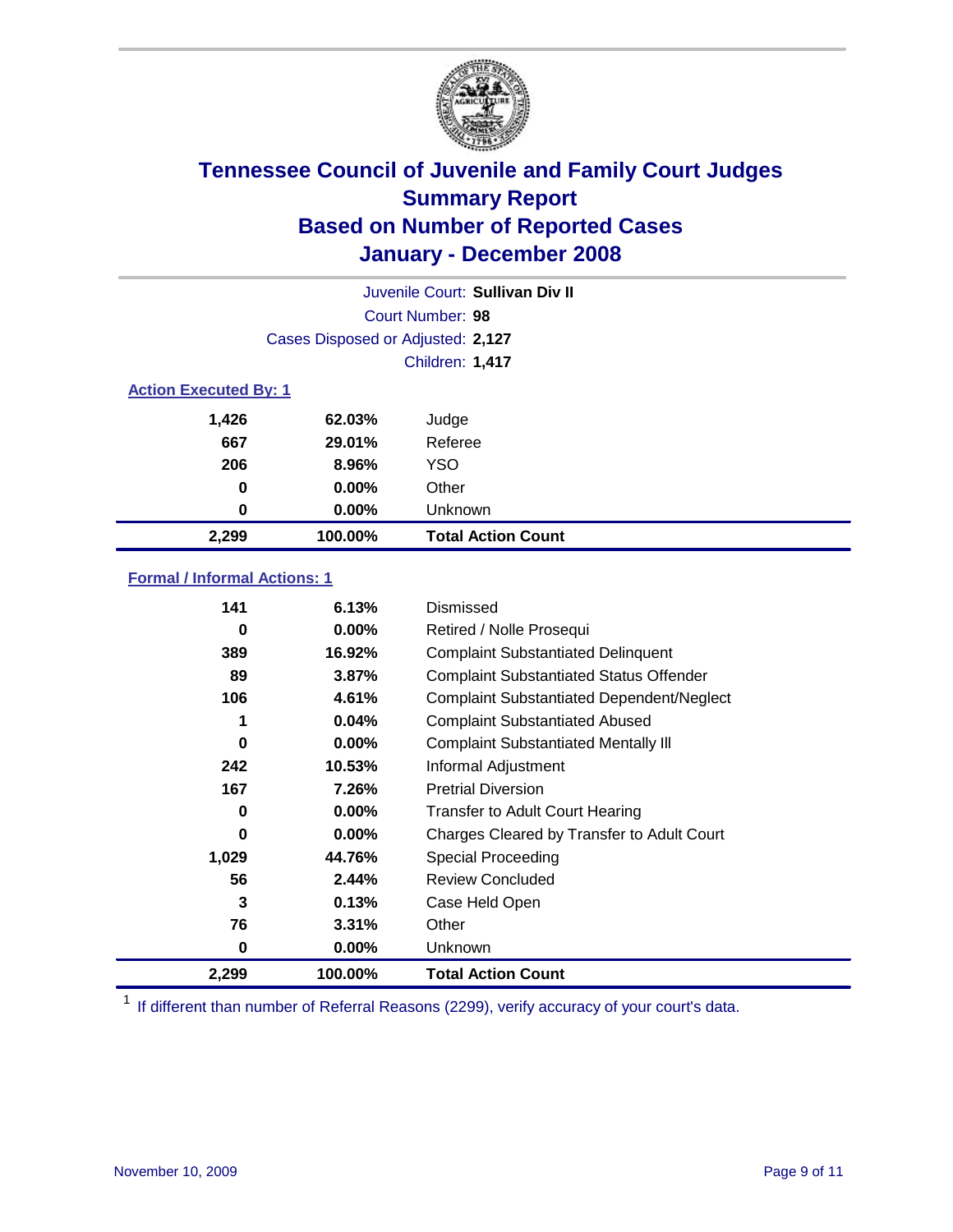

|                       |                                   | Juvenile Court: Sullivan Div II                       |
|-----------------------|-----------------------------------|-------------------------------------------------------|
|                       |                                   | Court Number: 98                                      |
|                       | Cases Disposed or Adjusted: 2,127 |                                                       |
|                       |                                   | Children: 1,417                                       |
| <b>Case Outcomes:</b> |                                   | There can be multiple outcomes for one child or case. |
| 138                   | 3.29%                             | <b>Case Dismissed</b>                                 |
| 1                     | 0.02%                             | Case Retired or Nolle Prosequi                        |
| 65                    | 1.55%                             | Warned / Counseled                                    |
| 142                   | 3.39%                             | <b>Held Open For Review</b>                           |
| 97                    | 2.31%                             | Supervision / Probation to Juvenile Court             |
| $\mathbf{2}$          | 0.05%                             | <b>Probation to Parents</b>                           |
| 491                   | 11.72%                            | Referral to Another Entity for Supervision / Service  |
| 33                    | 0.79%                             | Referred for Mental Health Counseling                 |
| 112                   | 2.67%                             | Referred for Alcohol and Drug Counseling              |
| 0                     | 0.00%                             | <b>Referred to Alternative School</b>                 |
| 0                     | 0.00%                             | Referred to Private Child Agency                      |
| 101                   | 2.41%                             | Referred to Defensive Driving School                  |
| 0                     | 0.00%                             | Referred to Alcohol Safety School                     |
| 0                     | 0.00%                             | Referred to Juvenile Court Education-Based Program    |
| 42                    | 1.00%                             | Driver's License Held Informally                      |
| 0                     | 0.00%                             | <b>Voluntary Placement with DMHMR</b>                 |
| $\mathbf{2}$          | 0.05%                             | <b>Private Mental Health Placement</b>                |
| 0                     | 0.00%                             | <b>Private MR Placement</b>                           |
| 22                    | 0.52%                             | Placement with City/County Agency/Facility            |
| 171                   | 4.08%                             | Placement with Relative / Other Individual            |
| 65                    | 1.55%                             | Fine                                                  |
| 118                   | 2.82%                             | <b>Public Service</b>                                 |
| 125                   | 2.98%                             | Restitution                                           |
| 0                     | 0.00%                             | <b>Runaway Returned</b>                               |
| 265                   | 6.32%                             | No Contact Order                                      |
| 0                     | $0.00\%$                          | Injunction Other than No Contact Order                |
| 0                     | 0.00%                             | <b>House Arrest</b>                                   |
| 0                     | 0.00%                             | <b>Court Defined Curfew</b>                           |
| 0                     | 0.00%                             | Dismissed from Informal Adjustment                    |
| 0                     | 0.00%                             | <b>Dismissed from Pretrial Diversion</b>              |
| 8                     | 0.19%                             | Released from Probation                               |
| $\mathbf 2$           | 0.05%                             | <b>Transferred to Adult Court</b>                     |
| 0                     | $0.00\%$                          | <b>DMHMR Involuntary Commitment</b>                   |